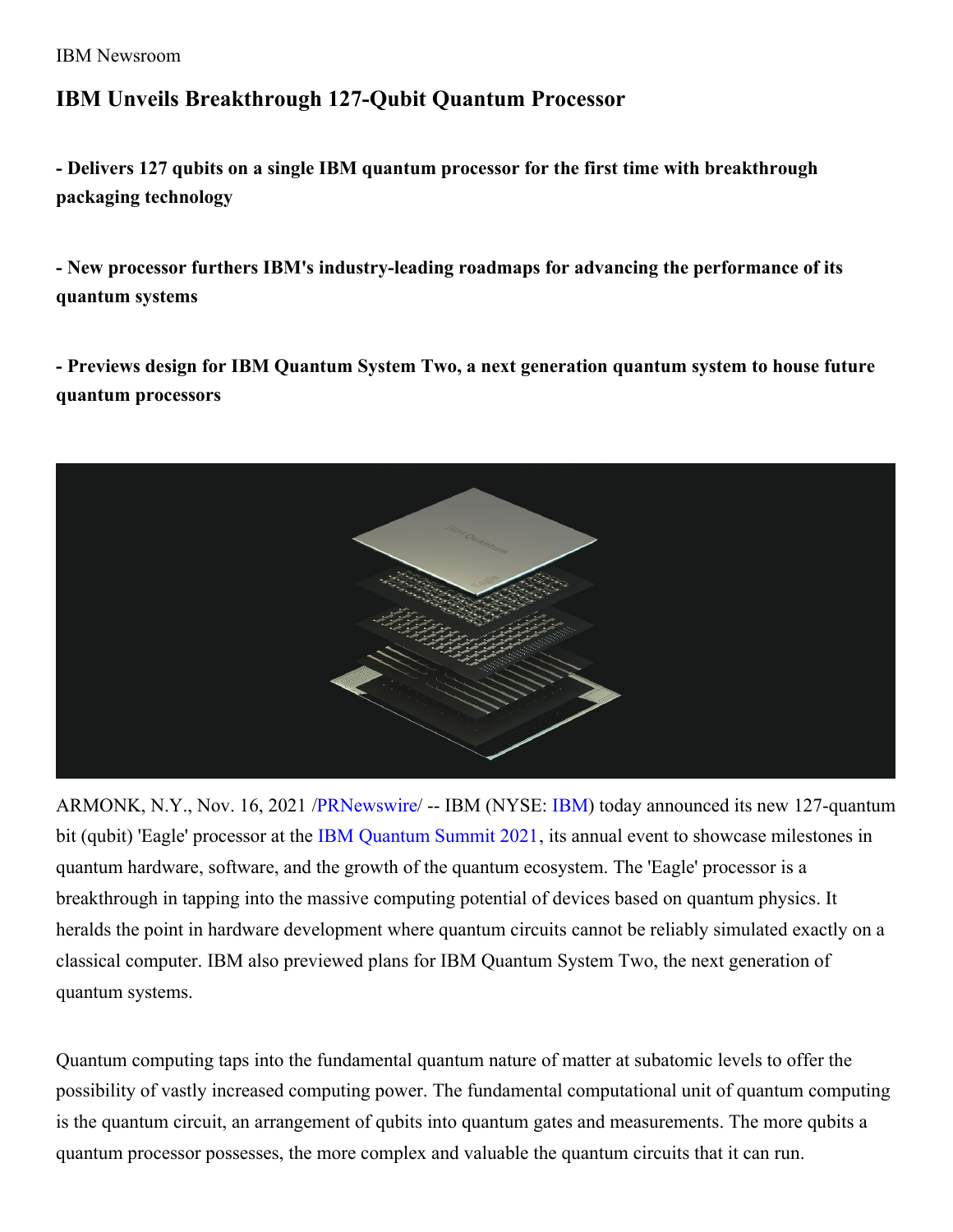IBM recently debuted detailed roadmaps for quantum computing, including a path for scaling quantum hardware to enable complex quantum circuits to reach Quantum [Advantage,](https://c212.net/c/link/?t=0&l=en&o=3359960-1&h=2291403055&u=https%3A%2F%2Fresearch.ibm.com%2Fblog%2Fibm-quantum-roadmap&a=scaling+quantum+hardware) the point at which quantum systems can meaningfully outperform their classical counterpoints. Eagle is the latest step along this scaling path.

IBM measures progress in quantum computing hardware through three performance attributes: Scale, Quality and Speed. Scale is measured in the number of qubits on a quantum processor and determines how large of a quantum circuit can be run. Quality is measured by Quantum Volume and describes how accurately quantum circuits run on a real quantum device. Speed is measured by [CLOPS](https://c212.net/c/link/?t=0&l=en&o=3359960-1&h=486086661&u=https%3A%2F%2Fresearch.ibm.com%2Fblog%2Fcircuit-layer-operations-per-second&a=CLOPS) (Circuit Layer Operations Per Second), a metric IBM introduced in November 2021, and captures the feasibility of running real calculations composed of a large number of quantum circuits.

## **127-qubit Eagle processor**

'Eagle' is IBM's first quantum processor developed and deployed to contain more than 100 operational and connected qubits. It follows IBM's 65-qubit 'Hummingbird' processor unveiled in 2020 and the 27-qubit 'Falcon' processor unveiled in 2019. To achieve this breakthrough, IBM researchers built on innovations pioneered within its existing quantum processors, such as a qubit arrangement design to reduce errors and an architecture to reduce the number of necessary components. The new techniques leveraged within Eagle place control wiring on multiple physical levels within the processor while keeping the qubits on a single layer, which enables a significant increase in qubits.

The increased qubit count will allow users to explore problems at a new level of complexity when undertaking experiments and running applications, such as optimizing machine learning or modeling new molecules and materials for use in areas spanning from the energy industry to the drug discovery process. 'Eagle' is the first IBM quantum processor whose scale makes it impossible for a classical computer to reliably simulate. In fact, the number of classical bits necessary to represent a state on the 127-qubit processor exceeds the total number of atoms in the more than 7.5 billion people alive today.

"The arrival of the 'Eagle' processor is a major step towards the day when quantum computers can outperform classical computers for useful applications," said Dr. Darío Gil, Senior Vice President, IBM and Director of Research. "Quantum computing has the power to transform nearly every sector and help us tackle the biggest problems of our time. This is why IBM continues to rapidly innovate quantum hardware and software design, building ways for quantum and classical workloads to empower each other, and create a global ecosystem that is imperative to the growth of a quantum industry."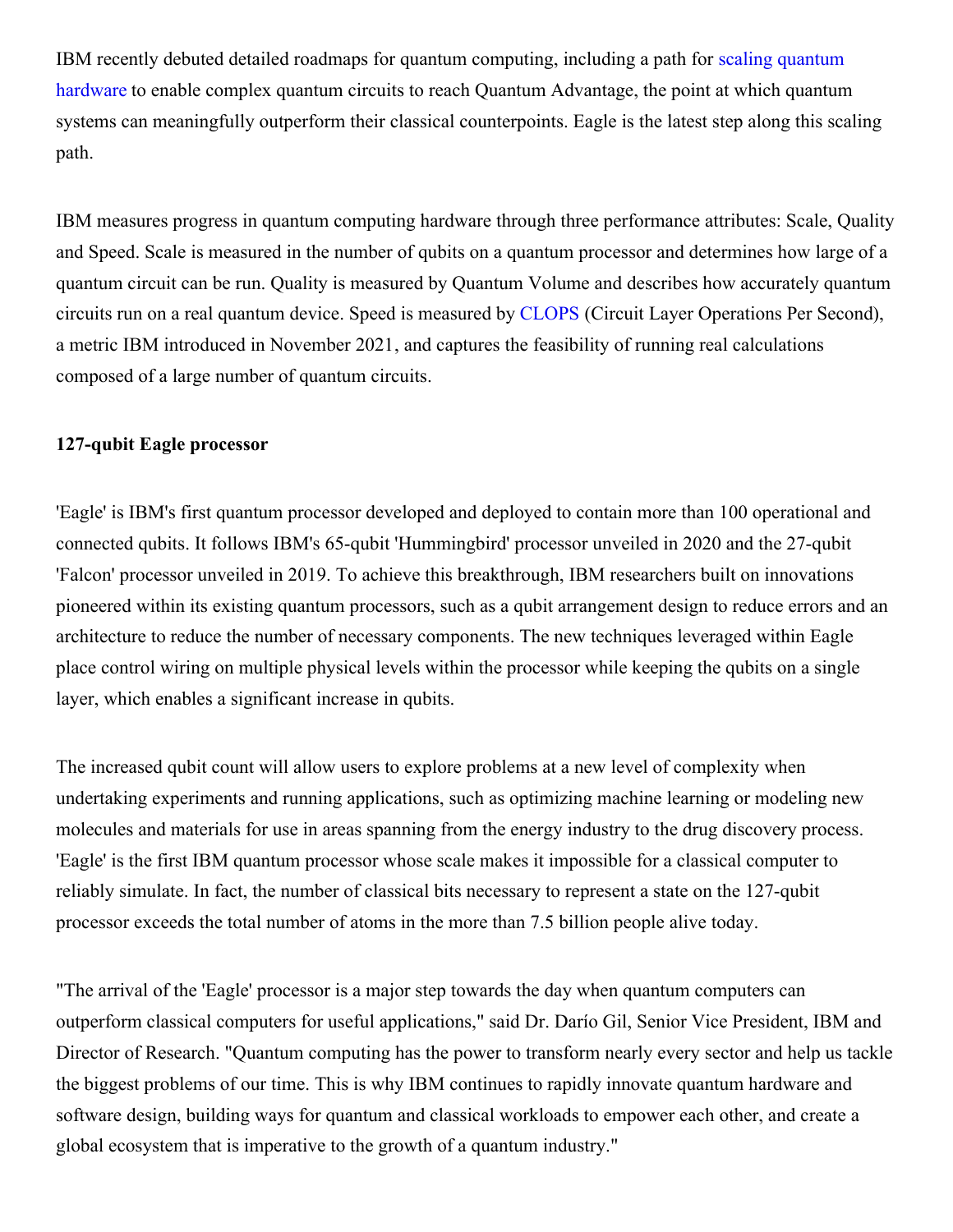The first 'Eagle' processor is available as an exploratory device on the IBM Cloud to select members of the IBM [Quantum](https://c212.net/c/link/?t=0&l=en&o=3359960-1&h=2615099363&u=https%3A%2F%2Fwww.ibm.com%2Fquantum-computing%2Fibm-q-network%2F&a=IBM+Quantum+Network) Network.

For a more technical description of the 'Eagle' processor, read this [blog](https://c212.net/c/link/?t=0&l=en&o=3359960-1&h=958722796&u=https%3A%2F%2Fresearch.ibm.com%2Fblog%2F127-qubit-quantum-processor-eagle&a=blog).

## **IBM Quantum System Two**

In 2019, IBM unveiled IBM Quantum System One, the world's first integrated quantum computing system. Since then, IBM has deployed these systems as the foundation of its cloud-based IBM Quantum services in the United States, as well as in Germany for [Fraunhofer-Gesellschaft](https://c212.net/c/link/?t=0&l=en&o=3359960-1&h=315081560&u=https%3A%2F%2Fresearch.ibm.com%2Fblog%2Ffraunhofer-quantum-system-one&a=Fraunhofer-Gesellschaft), Germany's leading scientific research institution, in Japan for the [University](https://c212.net/c/link/?t=0&l=en&o=3359960-1&h=3923928526&u=https%3A%2F%2Fnewsroom.ibm.com%2F2021-07-26-IBM-and-the-University-of-Tokyo-Unveil-Japans-Most-Powerful-Quantum-Computer&a=University+of+Tokyo) of Tokyo, and a forthcoming system in the U.S. at [Cleveland](https://c212.net/c/link/?t=0&l=en&o=3359960-1&h=883207189&u=https%3A%2F%2Fnewsroom.ibm.com%2F2021-03-30-Cleveland-Clinic-and-IBM-Unveil-Landmark-10-Year-Partnership-to-Accelerate-Discovery-in-Healthcare-and-Life-Sciences&a=Cleveland+Clinic) Clinic. In addition, we announced today a new partnership with Yonsei University in Seoul, South Korea, to deploy the first IBM quantum system in the country. For more details, click [here](https://c212.net/c/link/?t=0&l=en&o=3359960-1&h=1168553330&u=https%3A%2F%2Fnewsroom.ibm.com%2F2021-11-16-IBM-and-Yonsei-University-Unveil-Collaboration-to-Bring-IBM-Quantum-System-One-to-Korea&a=here).

As IBM continues scaling its processors, they are expected to mature beyond the infrastructure of IBM Quantum System One. Therefore, we're excited to unveil a concept for the future of quantum computing systems: IBM Quantum System Two. IBM Quantum System Two is designed to work with IBM's future 433 qubit and 1,121 qubit processors.

"IBM Quantum System Two offers a glimpse into the future quantum computing datacenter, where modularity and flexibility of system infrastructure will be key towards continued scaling," said Dr. Jay Gambetta, IBM Fellow and VP of Quantum Computing. "System Two draws on IBM's long heritage in both quantum and classical computing, bringing in new innovations at every level of the technology stack."

Central to IBM Quantum System Two is the concept of modularity. As IBM progresses along its hardware roadmap and builds processors with larger qubit counts, it is vital that the control hardware has the flexibility and resources necessary to scale. These resources include control electronics, which allow users to manipulate the qubits, and cryogenic cooling, which keeps the qubits at a temperature low enough for their quantum properties to manifest.

IBM Quantum System Two's design will incorporate a new generation of scalable qubit control electronics together with higher-density cryogenic components and cabling. Furthermore, IBM Quantum System Two introduces a new cryogenic platform, designed in conjunction with Bluefors, featuring a novel, innovative structural design to maximize space for the support hardware required by larger processors while ensuring that engineers can easily access and service the hardware.